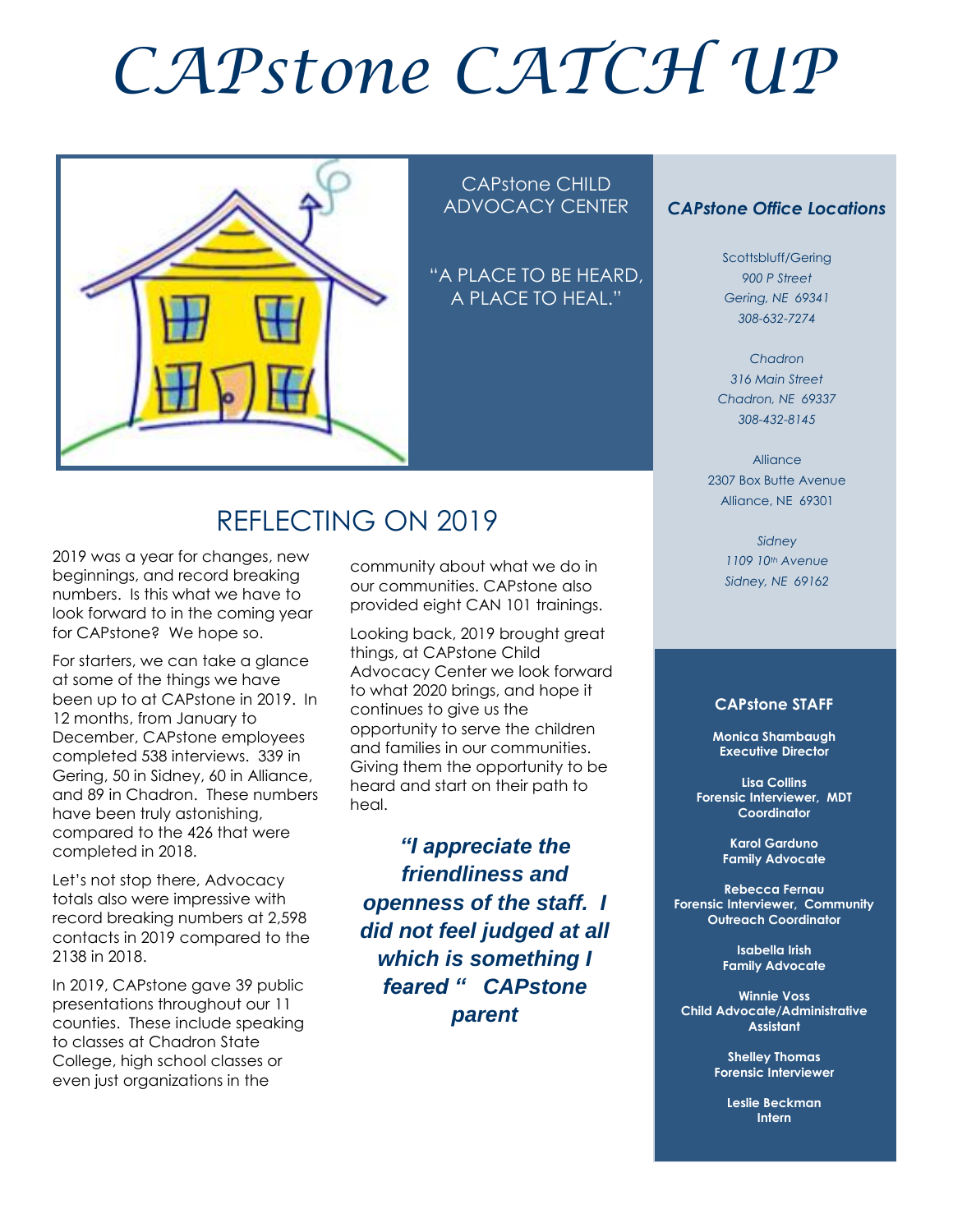

#### **CAPstone WISH LIST**

**For the Children** New Beanie Babies/stuffed animals New Blankets New Backpacks Journals McDonalds/Runza gift cards

### **For the Facility**

Gift cards to Walmart/Target New DVD Movies Individually wrapped snacks/juices

# **2019 LIGHT OF HOPE FUNDRAISER**

CAPstone and CASA came together to host the annual Light of Hope event on Thursday, September 5, 2019, at the Gering Civic Center. This year's guest speaker was an international, best-selling author Laura Schroff. Laura spoke about random acts of kindness, as inspired by her own experiences. Laura's book, an Invisible Thread, is the story of Laura, living in New York City, and meeting a young boy, Maurice, begging on the street, for money to buy food. Laura didn't give the boy money, but bought him a meal, and began a lifelong friendship that would change both of them for the rest of their lives. Laura's experience shows how one,

small act of kindness can make a huge difference, and alter a child's future.

The Light of Hope event was a great success, with CAPstone and CASA receiving \$18,000 for each of their agencies. These monies are crucial to the work we do, in helping to reduce trauma and promote healing for child abuse victims and their families in a safe, child friendly environment where children can be heard and supported.

The 2020 Light of Hope event will be held on Thursday, September 3, 2020. Watch for attendance details as the event gets closer!

## **VIDANYX, WHAT'S THE SCOOP?**

CAPstone is very excited about implementing the new premier video storage system, VidaNyx, at our CAC in July of 2019. VidaNyx is a cloud-based video management and archiving solution tailored to the needs of Child Advocacy Centers. It was built from the ground up as a collective effort working with the National Children's Alliance, Project Harmony in Omaha, Nebraska, the FBI, and an advisory council with expert attorneys, prosecutors, therapists, and forensic interviewers, Child Advocacy Centers across the U.S., government officials and philanthropists. VidaNyx was created for CACs and is used by law enforcement, child advocates, mental health, medical professionals, prosecution, child protective services, and victim advocacy to safely and securely share forensic interviews. CACs all across the U.S. are adopting VidaNyx for the sharing and storing of forensic interviews. Very recently, it was announced that VidaNyx is coming home to Omaha, NE, under the astute leadership of Sara Boyd. Sara joined VidaNyx after 2 decades in the nonprofit sector as CEO of the Omaha Community Foundation. She is personally committed to advocating for the CAC model and growing VidaNyx to deliver greater impact to help more survivors find healing and justice.



#### CAPstone BOARD OF DIRECTORS 2020

SHARON WALKER **GEORGE SCHLOTHAUER** KAYLA IMUS LAURA BURGESS KATHERINE BATT MANDY BRICE RACHEL DELLE JANE FLIESBACH ADAM FRERICHS JANELL GRANT BOB HASTINGS TINA JAMES VICKY MORENO DR. WILL PACKARD JEFF PECK PAUL B. SCHAUB KATHEY STOKEY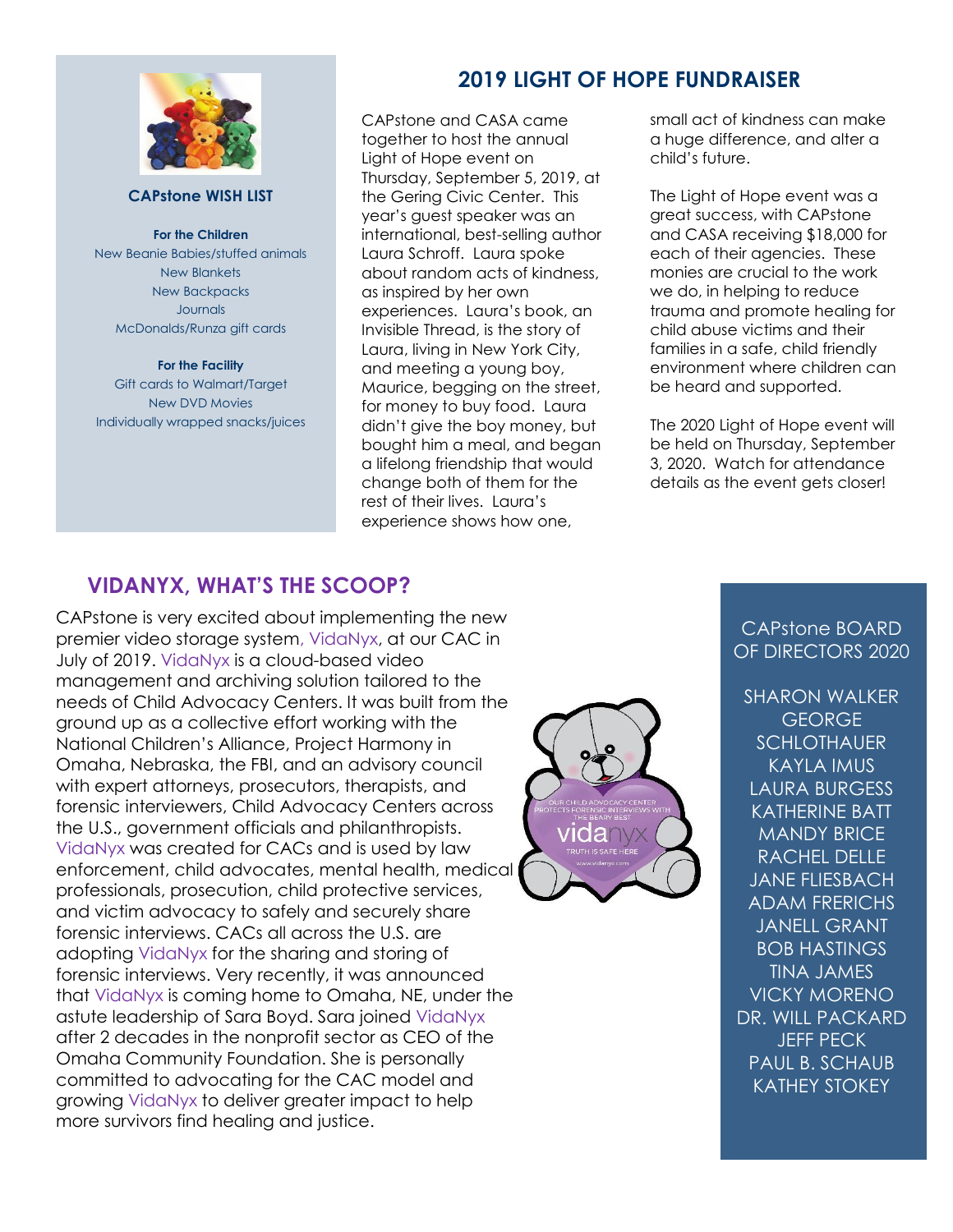#### *Website*

*[www.capstonenebraska.com](http://www.capstonenebraska.com/)*

#### *Email*

*[director@capstonenebraska.com](mailto:director@capstonenebraska.com)*

#### *Facebook*

*[https://www.facebook.com/](https://www.facebook.com/CAPstone-Child-Advocacy-Center-310733285741/) [CAPstone-Child-Advocacy-](https://www.facebook.com/CAPstone-Child-Advocacy-Center-310733285741/)[Center-310733285741/](https://www.facebook.com/CAPstone-Child-Advocacy-Center-310733285741/)*

> **To report child abuse/neglect**

**Nebraska child abuse/neglect hotline**

**1-800-652-1999 or call your local Law Enforcement agency.**



## **Meet Winnie**

When you think about CAPstone you tend to think about the forensic interviewers or the victim advocates who all work so hard, but let's not forget about the importance of the administrative assistant. Winnie Voss came to the United States in December of 1989. Her first job was in 1990 where she worked at different nursing homes in Minnesota, South Dakota, and Oregon as a nursing aide. In May 1998 to February 2010 she worked as a secretary for Reach Out Foster Care Services with Panhandle Mental Health Center. In February 2010 to October 2010 Winnie worked as a Case Aide for Boys and Girls Home of Nebraska.

Winnie started at CAPstone CAC in December of 2010 as the Administrative Assistant/Child Advocate in the Gering office. For a little over 10 years now she has been helping the new staff figure things out and get their footing. When families come to the facility she greets them with a smile and helps them feel more comfortable at the center. Winnie also takes care of the wellness initiatives at CAPstone and truly keeps things running like a top. In her free time you can catch Winnie running her way through a 5k/10K as well as ½ marathons. Her other passions are reading, traveling, and scrapbooking. Thanks Winnie for everything you do for CAPstone and the families we serve.



**CAN 101 (CHILD ABUSE AND NEGLECT) No fee**

**CHADRON MARCH 12TH 2-4 PM CHADRON CAPstone OFFICE 316 Main ST, Chadron**

**ALLIANCE MARCH 19TH 2-4 PM ALLIANCE PUBLIC LIBRARY 1750 Sweetwater St, Alliance**

**"Everyone was very nice which helped make things more comfortable in a very uncomfortable and stressful situation. Greatly appreciate all of the help."**

**If interested in attending email** 

 **CAPstone parent**

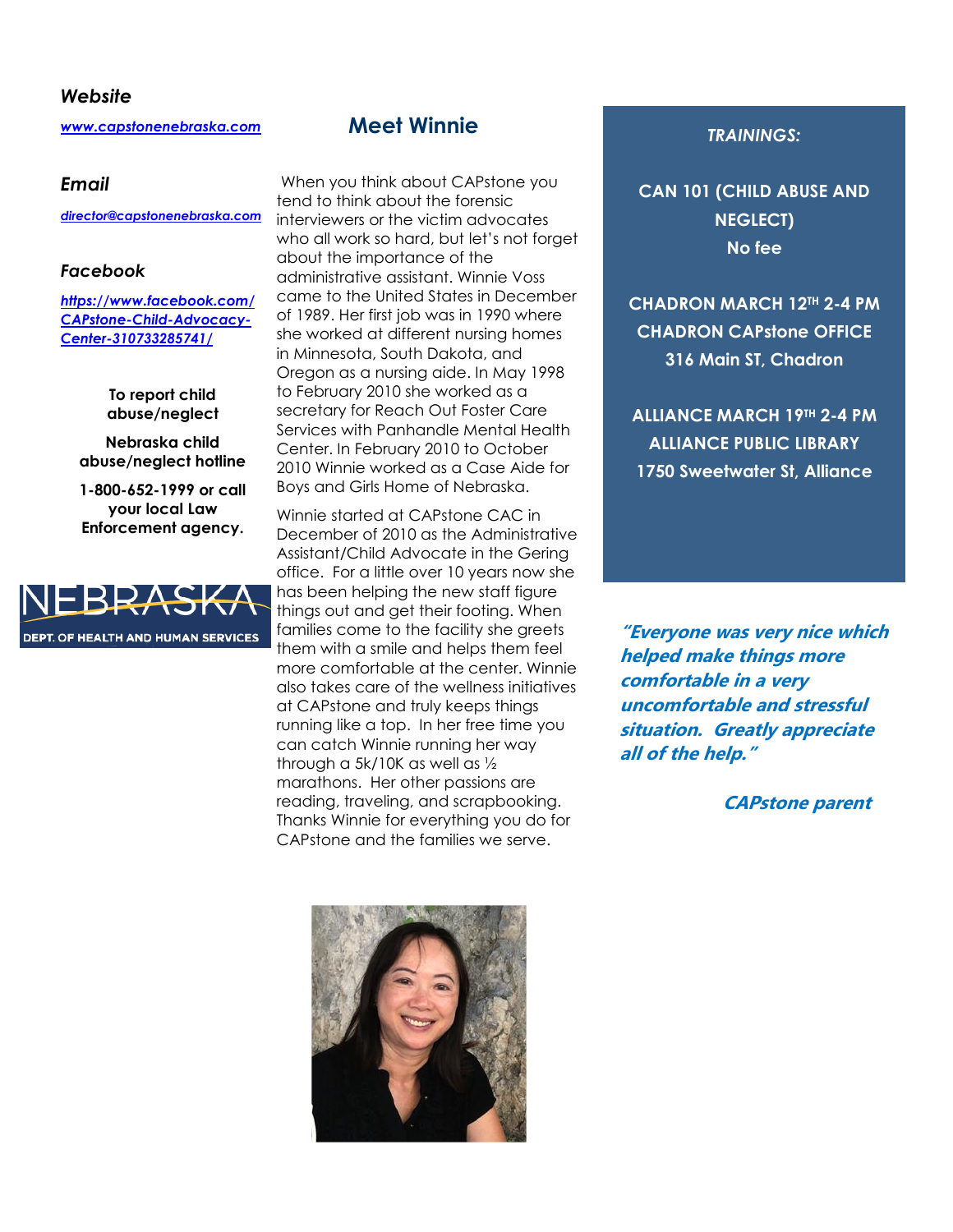# **NEW BUILDING MEANS NEW BEGINNINGS**

In February of 2019 the CAPstone Child Advocacy Center satellite office in Chadron moved to our new location at 316 Main Street. Our previous space was actually two different locations, one where the interviews took place and the other where our Chadron staff were housed. We were excited to move into a space that would be able to both house our staff and our interview area as well as provide more safety measures for our staff and the children/families who come to our center.

We were able to apply and receive grants from the City of Chadron and the Walmart Foundation. Those funds were able to assist us in making our space more child/family friendly. We also held a fundraiser called Tiles of Hope 2019, in which we sold over 200 tiles that people either chose to paint themselves, have a Chadron State College student paint it/them, or have a Chadron Middle School student paint their tile. From the Tiles of Hope 2019 fundraiser we made over \$4,000.





On November 5th, 2019 the staff at CAPstone Child Advocacy Center hosted a GRAND OPENING for our new center located at 316 Main Street. The day started out with representatives of the Chadron Chamber of Commerce partaking in a ribbon cutting ceremony for our grand opening. Throughout the day CAPstone CAC staff gave tours to the 40 people who came including community members, criminal justice professionals, and individuals who purchased a tile from the Tiles of Hope 2019 fundraiser. The feedback we received was that our center felt like a piece of home, felt warm and welcoming, and most importantly felt child/family friendly. We sincerely appreciate every person who took time out of their day to help our staff celebrate our grand opening, thank you!

CAPstone Child Advocacy Center would also like to thank everyone who assisted in our move to our new location, everyone who helped in renovating parts of the space, and the assistance we received in decorating our center. Our dreams of making this space into a center that is child friendly would not have been possible without all of the help we received from our local community, again thank you!